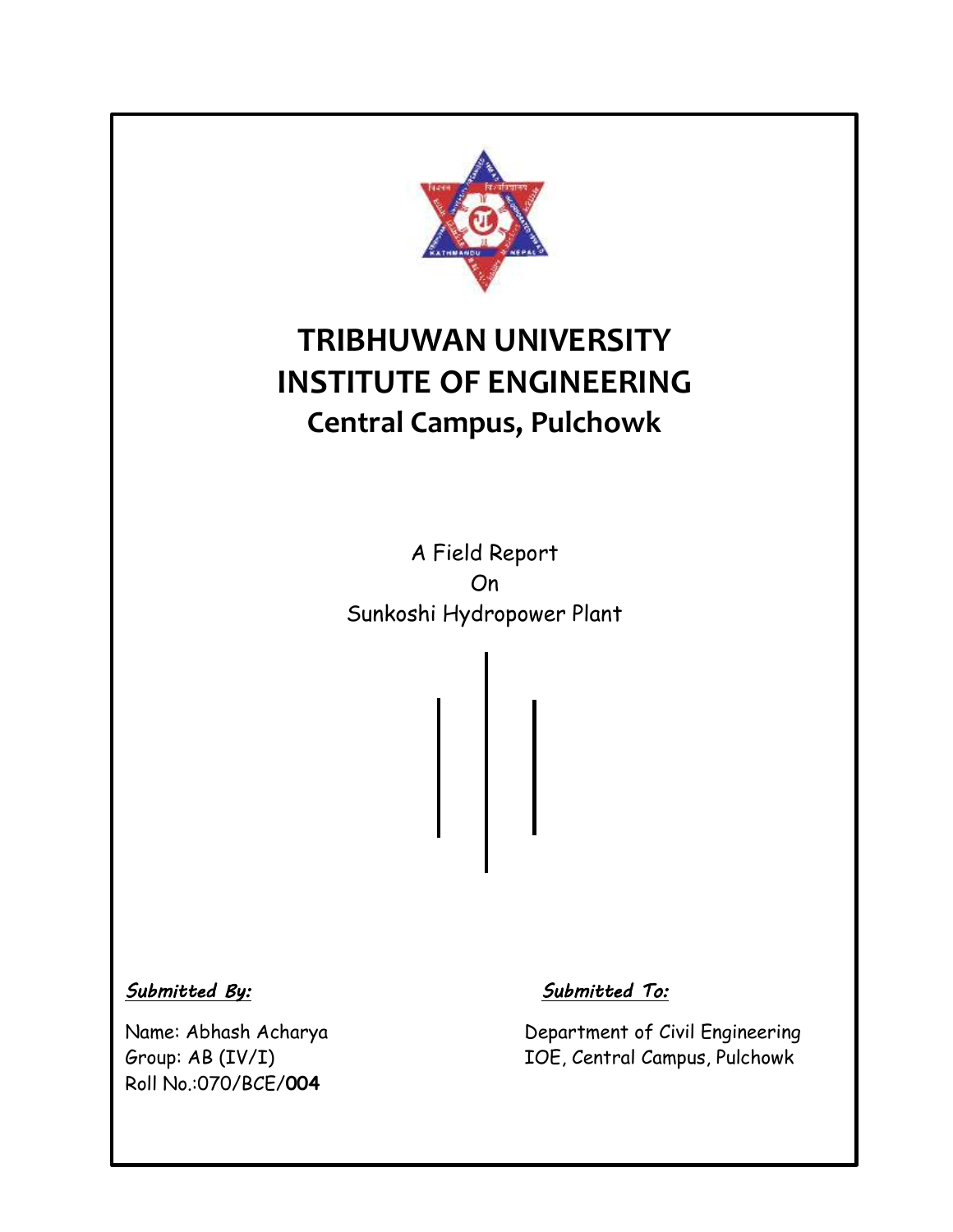# **TABLE OF CONTENTS**

| <b>Contents</b>                                                                                                                                                                               | Page No.                                                                                                 |
|-----------------------------------------------------------------------------------------------------------------------------------------------------------------------------------------------|----------------------------------------------------------------------------------------------------------|
| Introduction                                                                                                                                                                                  | 3                                                                                                        |
| Objective                                                                                                                                                                                     | 3                                                                                                        |
| Salient features of Sunkoshi Hydropower Station                                                                                                                                               | 3                                                                                                        |
| Components of Sunkoshi Hydropower Station                                                                                                                                                     | 4                                                                                                        |
| Dam<br>٠<br>Intake<br>$\bullet$<br>Headrace Canal<br><b>Settling Basin</b><br>Spillway<br>٠<br>Peaking Pond<br>Fore-bay<br>Penstock<br>Powerhouse<br>$\bullet$<br>Tailrace Canal<br>$\bullet$ | $\overline{4}$<br>$\overline{4}$<br>$\overline{4}$<br>$\frac{5}{5}$<br>5<br>$\frac{5}{5}$<br>5<br>5<br>6 |
| Present Condition of Sunkoshi Hydropower<br>Project                                                                                                                                           | 6                                                                                                        |
| Photo Gallery                                                                                                                                                                                 | 6                                                                                                        |
| Conclusion                                                                                                                                                                                    | 11                                                                                                       |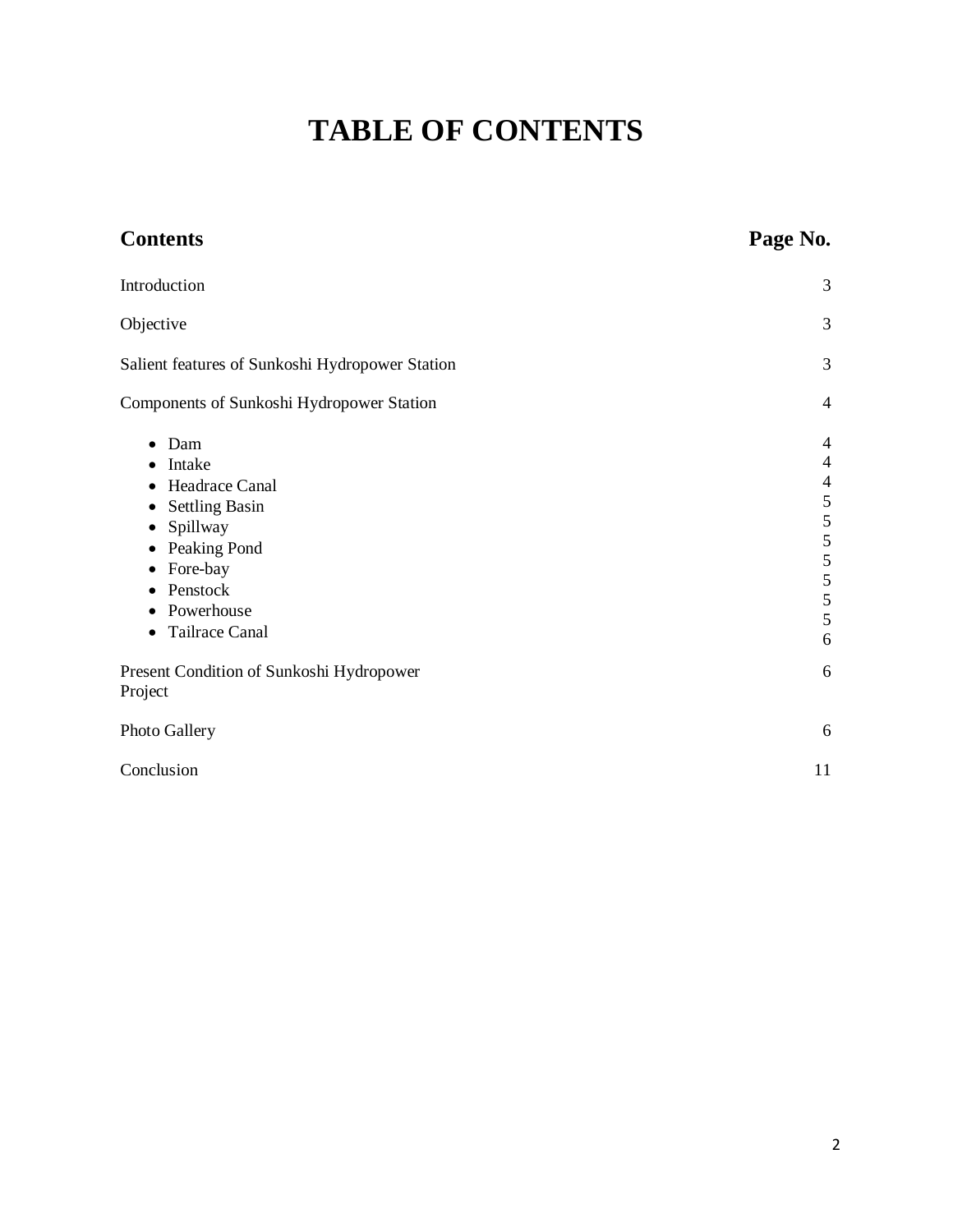## **1. Introduction**

This report is an outcome of one day field visit to Sunkoshi Hydropower Station located at 81 km East from Kathmandu in Sindhupalchowk district. With the friendly cooperation of Water Conservancy and Electric Power Ministry of the People's Republic of China and the Government of Nepal, the powerhouse was commissioned in 1972 in the month of January. The cost of the project was approximately NRs. 109.4 million including transmission line up to Kathmandu.

# **2. Objective**

The field visit was organized with the following basic objectives:

- To know about the components of ROR hydropower project from intake to the powerhouse.
- To know how the components were laid and their working mechanism.
- To know about the threats to hydropower project.

## **3. Salient features of Sunkoshi Hydropower Station**

| <b>Type</b>                      | Run of River                                                                     |
|----------------------------------|----------------------------------------------------------------------------------|
| <b>Location</b>                  | Sindhupalchowk                                                                   |
| <b>Installed capacity</b>        | 10.05 MW                                                                         |
| <b>Design Discharge</b>          | $39.9 \text{ m}^3/\text{s}$                                                      |
| <b>Maximum Net head</b>          | $30.5 \text{ m}$                                                                 |
| <b>Length of Canal</b>           | 2.653 km                                                                         |
| <b>Diameter of Penstock</b>      | 2.54 m, 3 Nos.                                                                   |
| <b>Turbine Generator Set</b>     | 3                                                                                |
| <b>Shaft Configuration</b>       | Vertical                                                                         |
| <b>Turbine</b>                   | Type: Francis (Model: HL123a-LJ-140)                                             |
|                                  | Output: 3530 kW                                                                  |
|                                  | Speed: 300 rpm                                                                   |
| <b>Generator</b>                 | Type: Synchronous, 3 phase                                                       |
|                                  | (Model: TS 325/3620)                                                             |
|                                  | Capacity: 4000 kVA                                                               |
|                                  | Rated Voltage: 6.3 kV                                                            |
|                                  | <b>Rated Current: 361 A</b>                                                      |
|                                  | <b>Rated Power Factor: 0.85</b>                                                  |
| <b>Transmission Line</b>         | 66 kV, Single Circuit                                                            |
| <b>Project Inception Date</b>    | End of 1968                                                                      |
| <b>Project Placed in Service</b> | January 1972                                                                     |
| <b>Project Financed by</b>       | People's Republic of China and Government                                        |
|                                  | of Nepal                                                                         |
| <b>Project Cost</b>              | NRs. 109.37 million (including transmission                                      |
|                                  | line)                                                                            |
|                                  | <b>Source:</b> http://www.nea.org.pp/generation/index.php?page=powerbouse&pid=13 |

**Source:** http://www.nea.org.np/generation/index.php?page=powerhouse&pid=13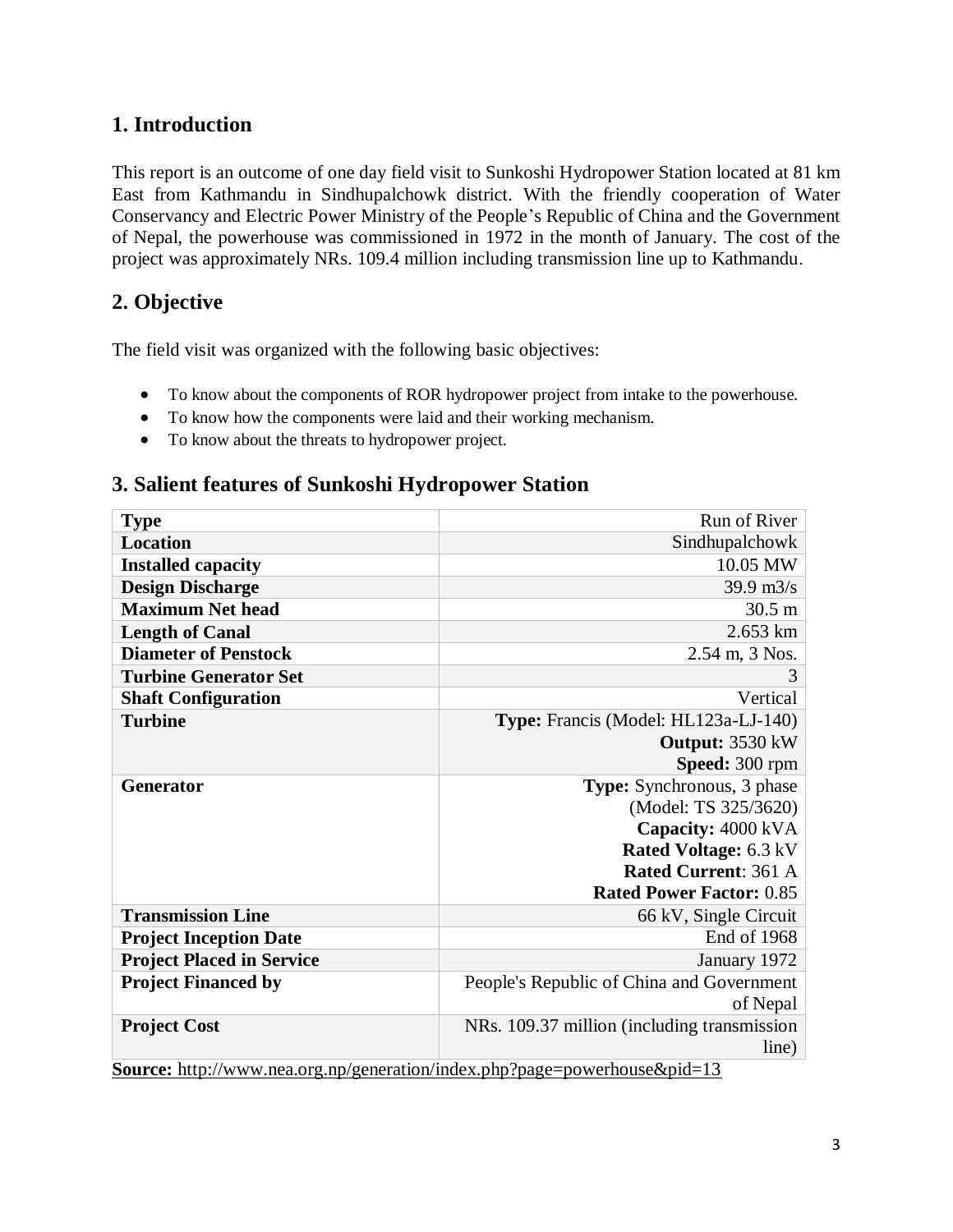## **4. Components of Sunkoshi Hydropower Station**

- 1. Dam
- 2. Intake
- 3. Headrace Canal
- 4. Settling basin
- 5. Spillway
- 6. Peaking pond
- 7. Fore-bay
- 8. Penstock
- 9. Power house
- 10. Tailrace canal

#### **Dam**

A dam can be defined as a barrier built across a stream or a river for the purpose of holding and controlling the flow of water for such uses as drinking water supplies, irrigation, flood control and hydropower generation etc. The dam increases the head, enough to divert the water towards intake. *The dam of Sunkoshi was for Hydropower Generation.*

The dam of Sunkoshi consists of six radial gates as outlet gate with hoist for opening and closing of gates when required. Nearly about 10% water are passed towards the downstream of river as an environment flow.

*Radial gates* are considered as the most common and economical type of gate for use. **Working:** It is operated by rotating around its hinge about the horizontal axis. Opening and closing of the gate is controlled at the hoist above it.

When opened, the radial gate occupies less space than that of the vertical gate.

*Divide wall:* The divide wall is provided to prevent cross current i.e. for one directional flow.

*Under sluice:* Under sluice gates are provided to flush the sediments downstream of river.

#### **Intake**

Intake structures is a hydraulic structure constructed to withdraw required amount of discharge from river or reservoir for different engineering purposes.

Four Side intakes in Sunkoshi hydropower station were present. Trash rack has been provided at the entry to prevent the entrance of logs, floating bodies and other dead animals.

#### **Headrace Canal**

A canal is provided to convey the water from intake to fore-bay. A side canal has also been provided which comes into use during cleaning of settling basin. The length of canal is 2.653 Km.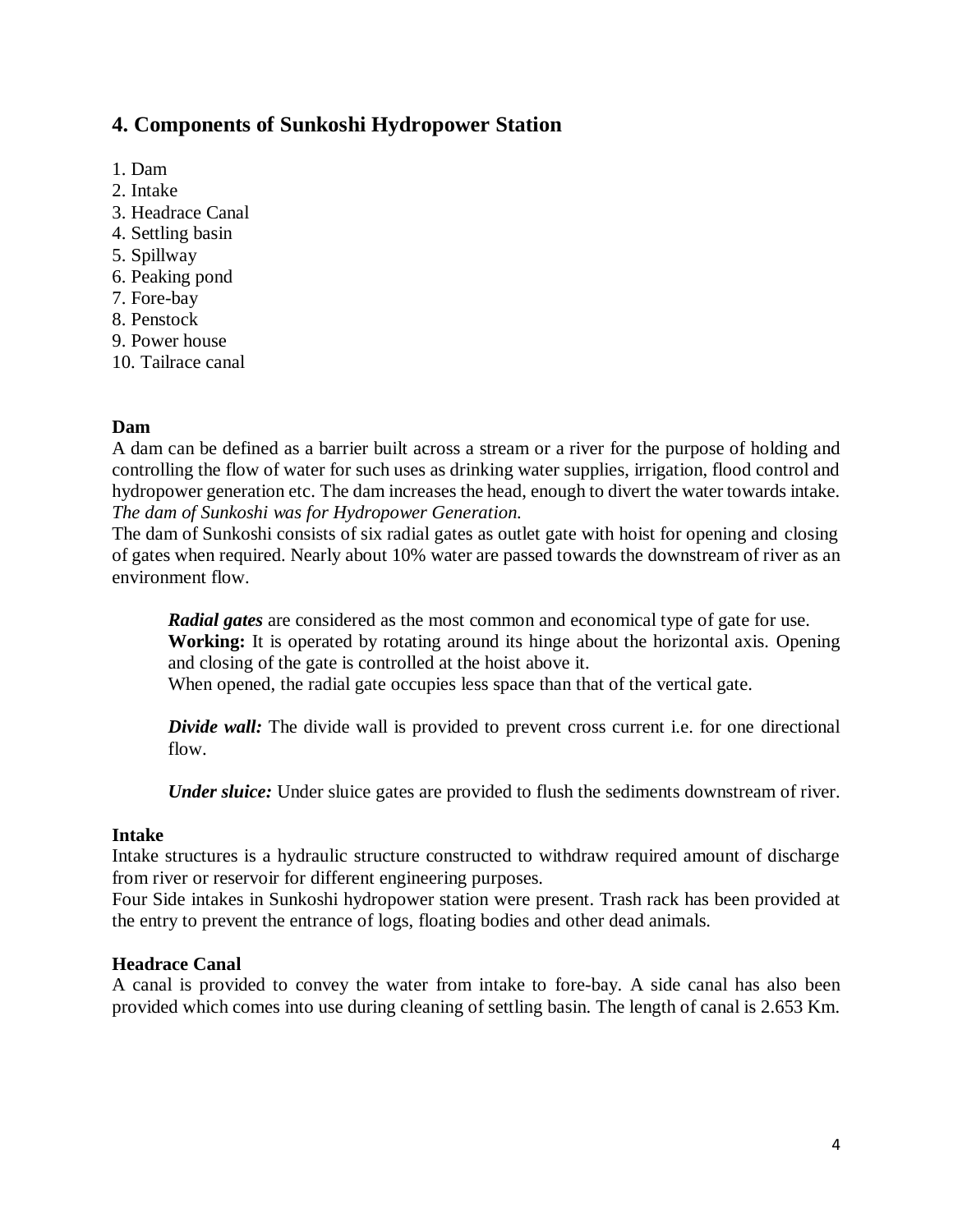#### **Settling basin**

The settling basin is one of the most efficient devices for hydropower schemes, constructed on the head race canal for removal of sediment load upto 0.2mm diameter particles from flowing water which cannot be trapped by the gravel trap.

The settling basin at Sunkoshi consists of enlarged section at entrance to reduce the velocity and hence the turbulence so that the bed load gets settled. The provision of baffle walls could be seen which facilitate the reduction of velocity.

*Flushing*: The X-sectional area of the basin decreases when the sediment exceeds which result in the increase of the velocity. This phenomenon leads to decrease in trap efficiency. So flushing need to be done. Three flushing gates were provided with hoist for gate operation.

#### **Spillway**

The part of dam which discharges the excess water to the downstream side is known as spillway. Overflow spillway of ogee shaped has been provided at downstream of settling basin to discharge the excess water. When water flows over the crest of spillway, it must always remain in contact with or slide over the surface of spillway. The spilled water is then mixed with the river through the channel.

#### **Peaking Pond**

Since the peaking pond is located just upstream of the fore-bay and is only used during the dry season, the annual sediment deposition rate in the peaking pond is low. The peaking pond of the Sunkoshi Hydropower Plant is utilized during the dry (winter) season when very low sediment concentration exists in the river. During the wet (monsoon) season, the inlet gates of the peaking ponds are closed to stop the access of sediment-loaded water.

#### **Fore-bay**

A fore-bay or head pond is a temporary water storage, regulating reservoir provided at downstream end of canal just at upstream of penstocks. When the turbine rejects the load the fore-bay acts as a storage reservoir whereas it supplies water as a sort of regulating reservoir when load increases. Fore-bay has been provided just upstream of penstock in Sunkoshi Hydropower Station. A spillway has also been provided at side of forebay for the purpose of spilling the excess water. The water spilled is mixed into the river by dissipating its energy at stilling basin. For the purpose of flushing the sediments of fore-bay, flushing gates are also provided.

#### **Penstock:**

Penstock is a pipe which carries water under pressure from fore-bays to turbine installed in powerhouse. Three penstock pipes of 2.5m diameter and 76m length supported on saddle has been provided in Sunkoshi Hydropower Station.

#### **Power house**

Power house is a multi-storeyed structure consisting of power generating equipment like turbine, generator, switchboard, control room, etc. The net head is of 30.5m.

Three turbine-generator units are provided in Sunkoshi Hydropower Station. Water from 3 penstock pipes hit turbine. Francis turbine are used. Francis turbine is a reaction turbine which is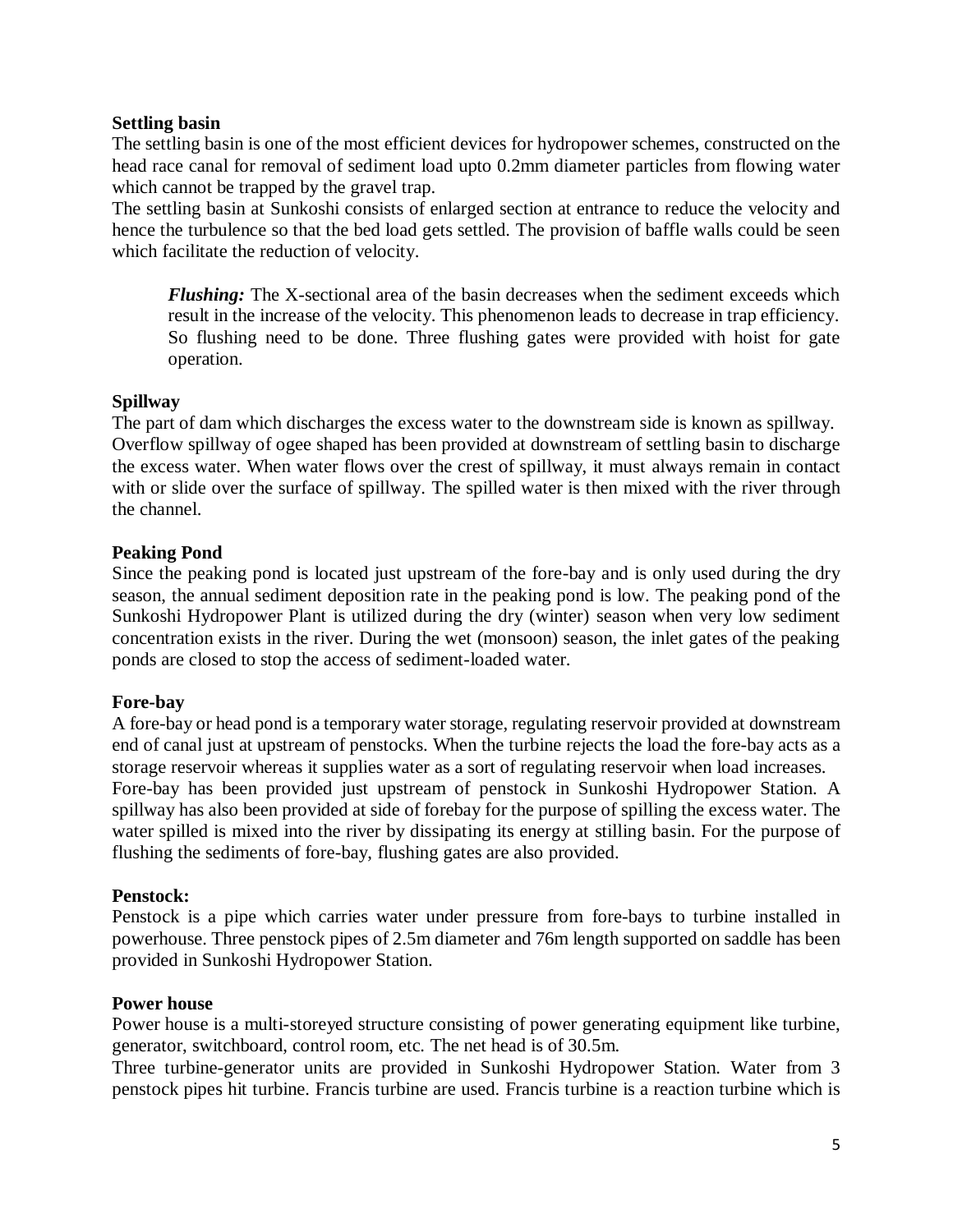used for medium head hydropower project. In runner water enters radially and leaves axially so it is also called "*mixed flow turbine*". Major part of available water energy is converted into kinetic energy at the entrance to runner and a considerable remaining part is also utilized as pressure energy. Both kinetic and pressure energy are directly converted into mechanical energy by turbine runner before generating electrical energy. Control room is provided to manually control the power generation.

### **Tailrace canal**

The function of tailrace canal is to discharge the water from powerhouse to river safely.

# **5. Present condition of Sunkoshi Hydropower Project**

After Jure Landslide which occurred on 2<sup>nd</sup> August, 2014 the radial gates and dam of the Sunkoshi Hydropower Station has been damaged. The fall of tower connecting to the national grid, power generated is only supplied to the local and one out of three turbines have been shut down as the power generated cannot be supplied.

# **6. Photo Gallery**



*Fig: Dam showing radial gates with hoist and intake*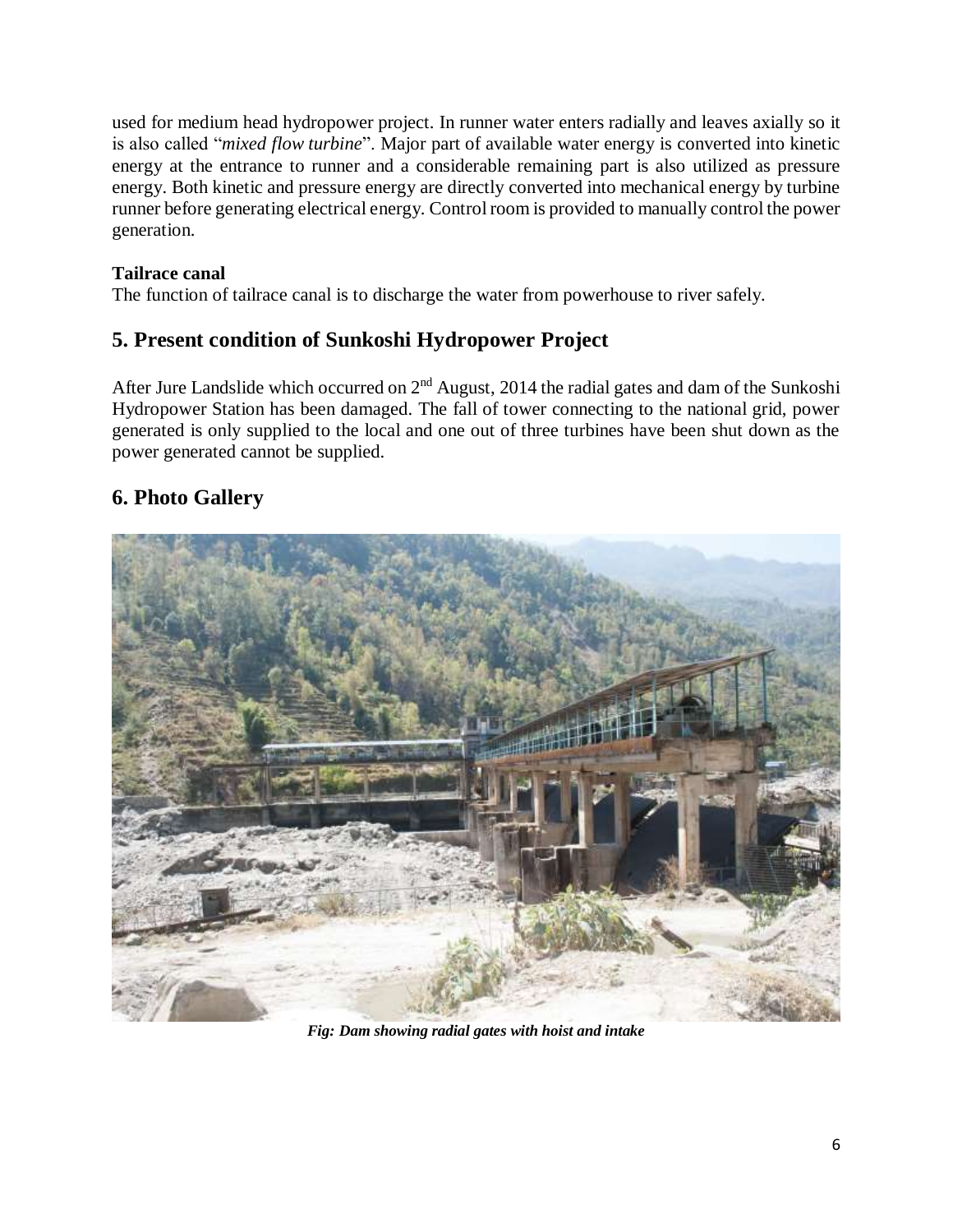



*Fig: Headrace canal and side canal Fig: Settling basin showing baffle wall*



*Fig: Spillway*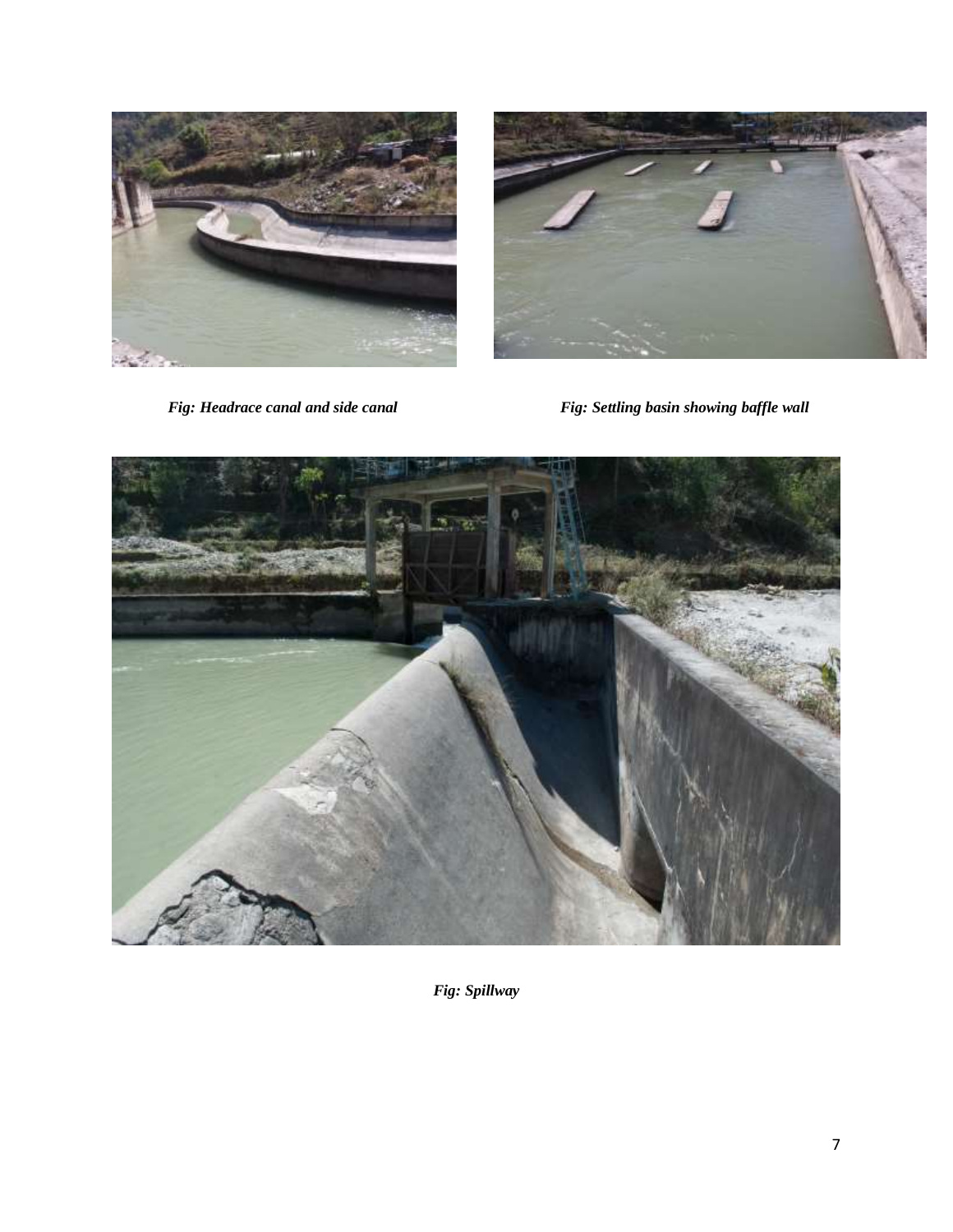

*Fig: Fore-bay with spillway*



*Fig: Three penstock pipes*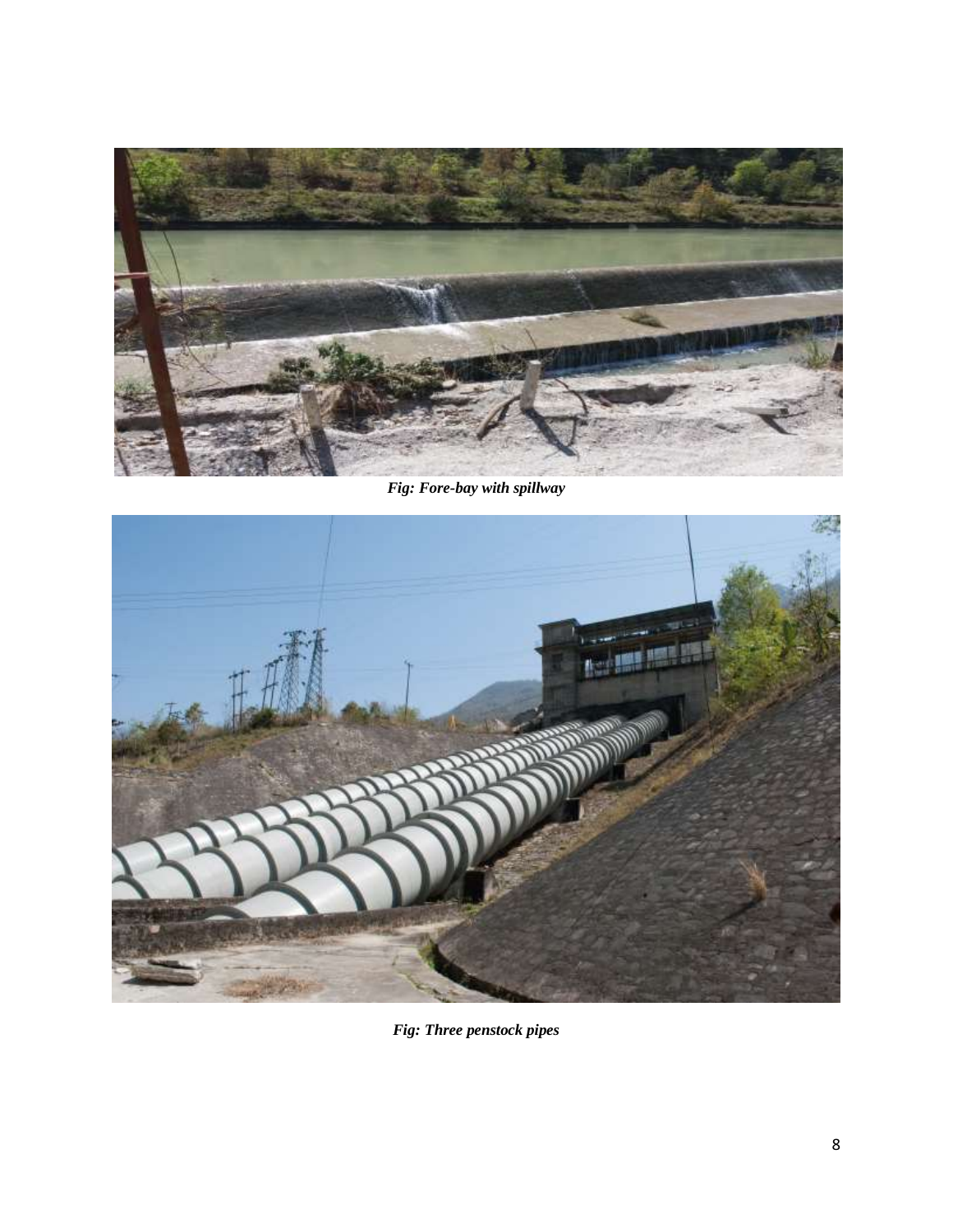

*Fig: Transformers*



*Fig: Stilling Basin*



*Fig: Powerhouse*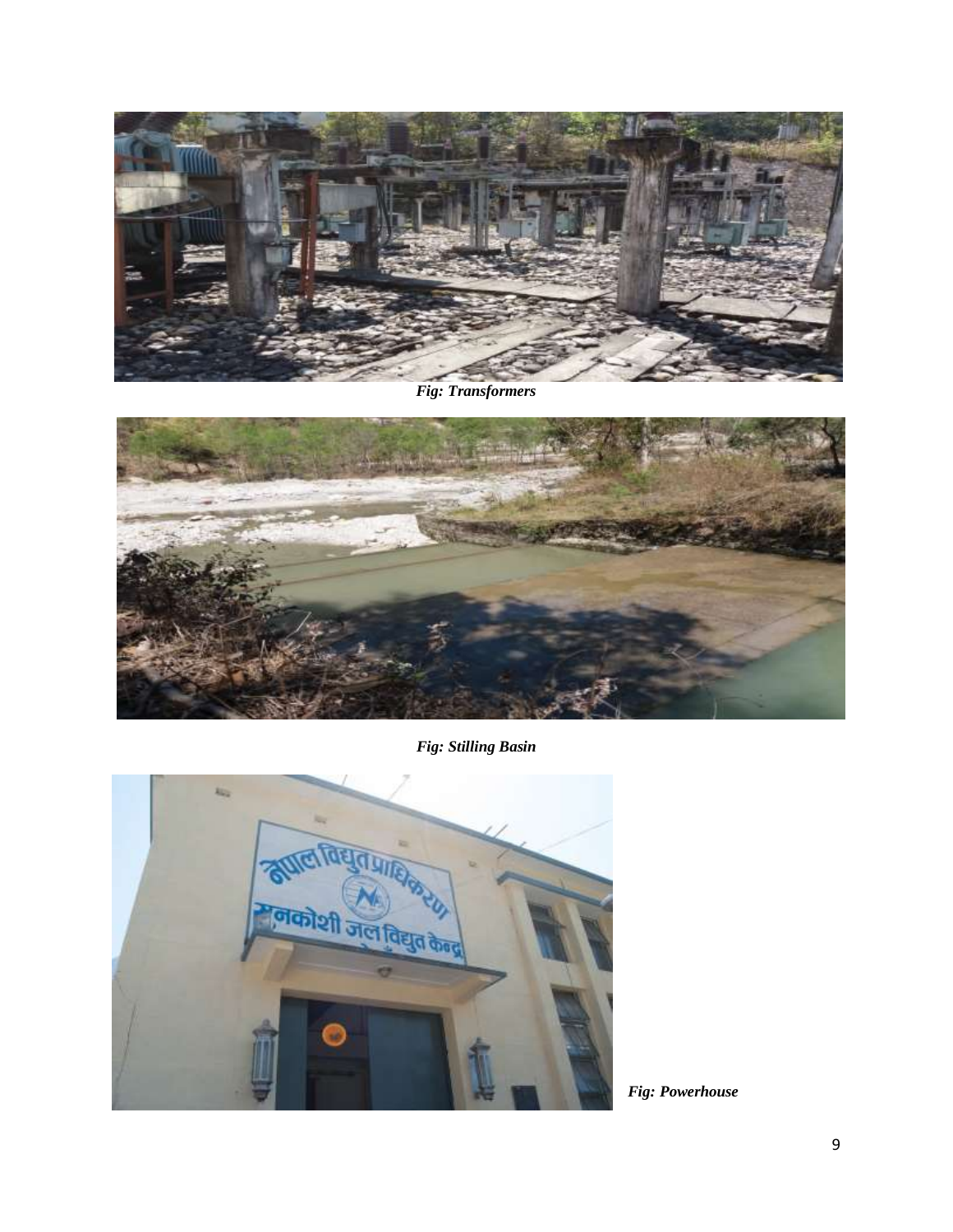

*Fig: Air Oil and Water System*



*Fig: Shaft of Turbine*